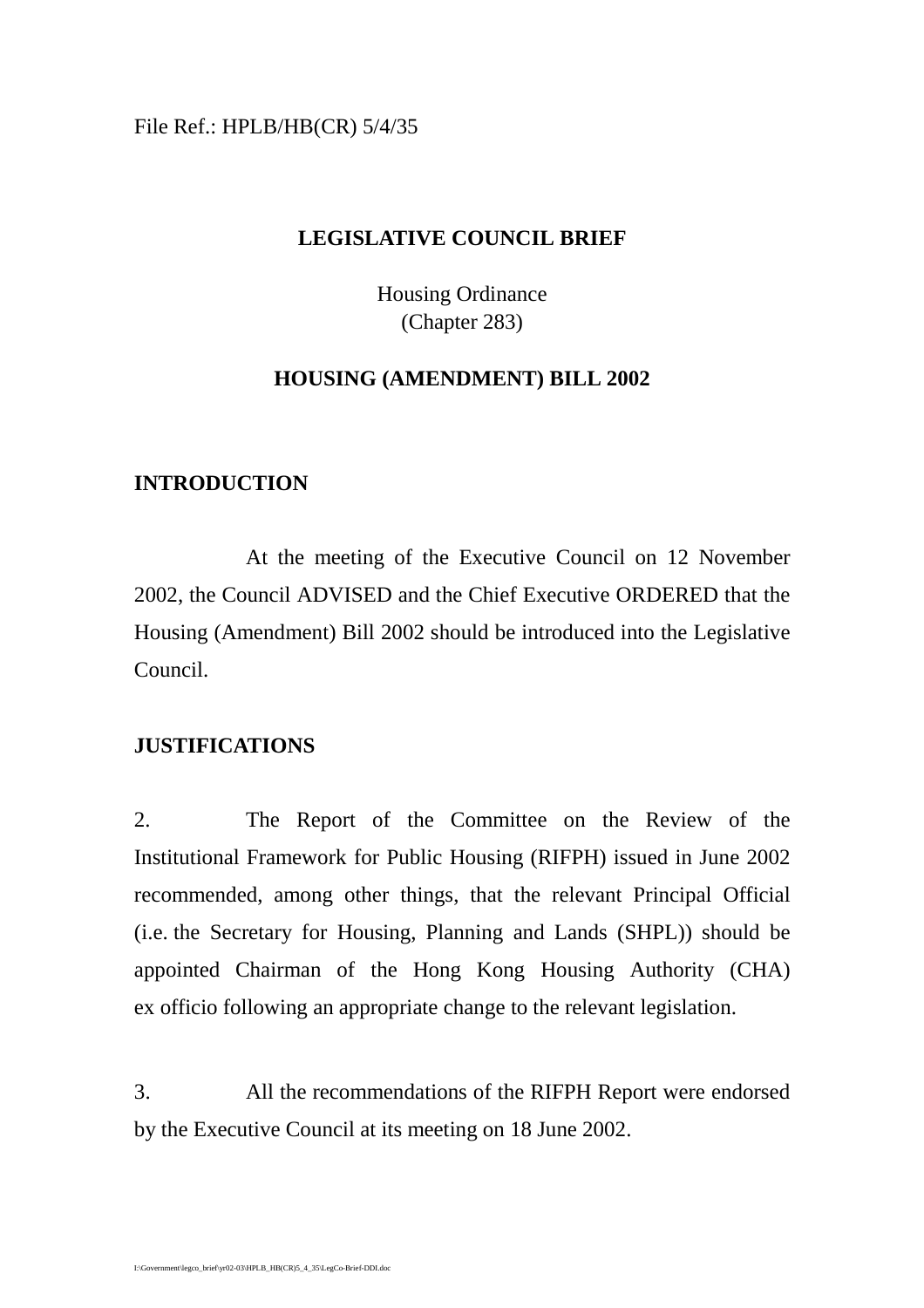## *Chairmanship of the Hong Kong Housing Authority*

4. Under the Housing Ordinance, only non-official members of the Hong Kong Housing Authority (HA) are eligible for appointment by the Chief Executive (CE) as CHA. The RIFPH Report envisages that the HA will eventually become an advisory body and recommends that SHPL be appointed CHA ex officio. We propose to amend the Housing Ordinance such that the CE may appoint either an official or a non-official HA member to become CHA.

5. Under the accountability system introduced since 1 July 2002, Principal Officials are responsible for all aspects of their portfolios – from determining policy objectives and goals, to policy initiation, policy formulation, policy implementation and policy outcome. They are responsible to the CE and take part in the decision making process and the allocation of resources of the Government as a whole. An important area of work of Principal Officials is to review advisory and statutory bodies relating to their portfolios.

6. In accordance with the accountability system, the statutory and advisory bodies relating to housing should respond to SHPL. The new arrangement whereby SHPL becomes CHA will serve to integrate the operations of the HA into the Government's overall policy making process. It will enable SHPL to have full authority over and therefore be able to take responsibility for all aspects of the formulation and implementation of policy. It will also allow for greater accountability to the Legislative Council and the public on our housing policies and programmes.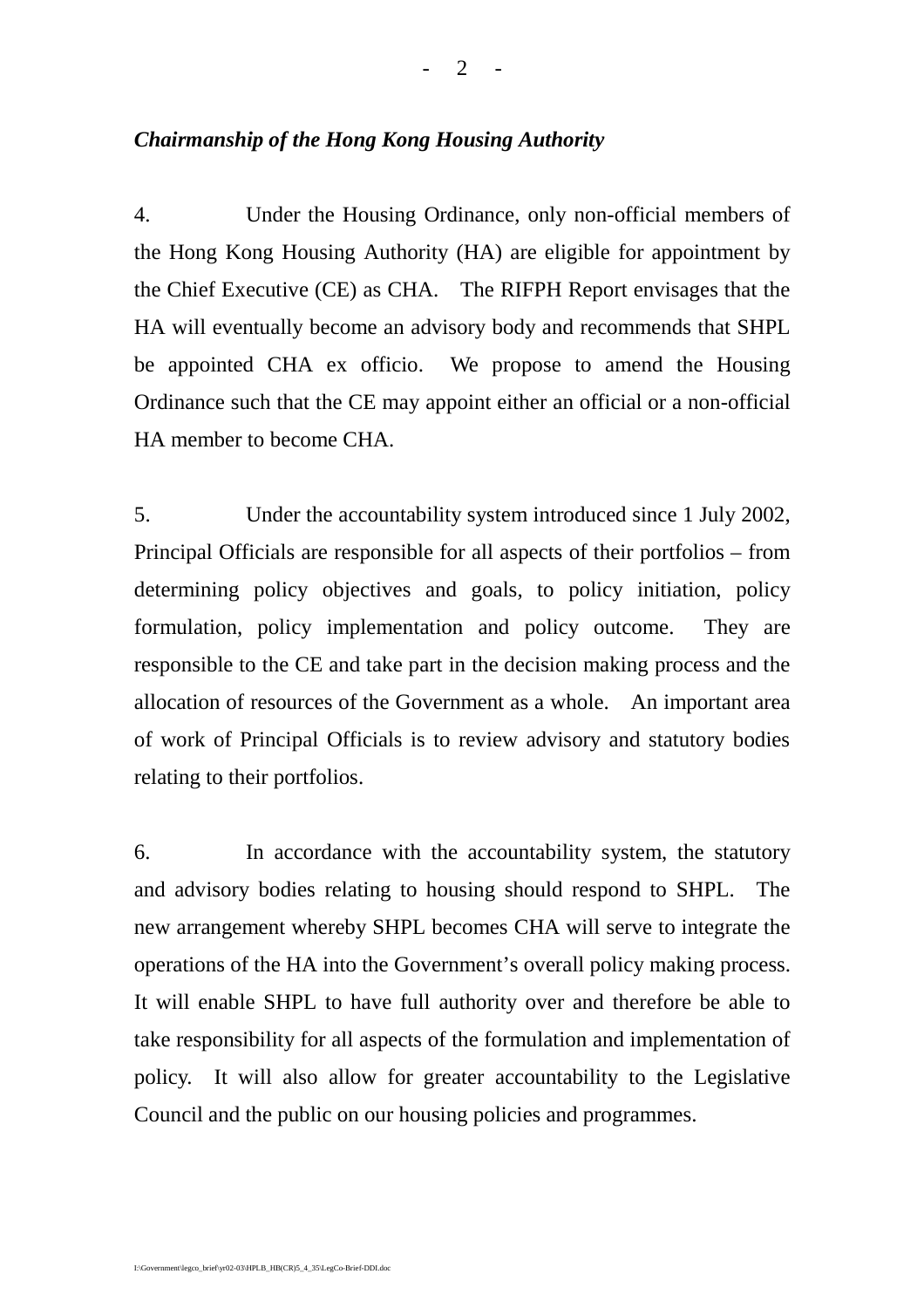### *Appeal panel and tribunals*

7. Section 7A of the Housing Ordinance empowers SHPL to appoint appeal panel to hear appeals against termination of public housing tenancies. Prior to 1995, the authority to appoint appeal panel was vested in the HA. Members of the appeal panel comprised a mix of HA members and co-opted members. This arrangement had given rise to concern over possible conflict of interest in that HA members would be reviewing tenancy decisions of the HA. This might compromise the independence and objectivity of the appeal process and was unsatisfactory from a Bill of Rights perspective.

8. To address this, the Housing Ordinance was amended in 1995 to empower the Secretary for Housing to appoint persons who are not HA members to the appeal panel and make rules regulating the appeal process. With the introduction of the accountability system since 1 July 2002, such power has been transferred from the former Secretary for Housing to SHPL.

9. Should SHPL be appointed CHA, the pre-1995 situation may arise whereby SHPL will have the power to appoint appeal panel to review decisions of the HA of which he is the Chairman. This may give rise to a challenge that such an appeal process is not an independent one. We therefore propose that section 7A should be amended to transfer the power of appointment of appeal panel to the CE, and to transfer the power to make rules regulating the appeal process to the Chief Executive in Council.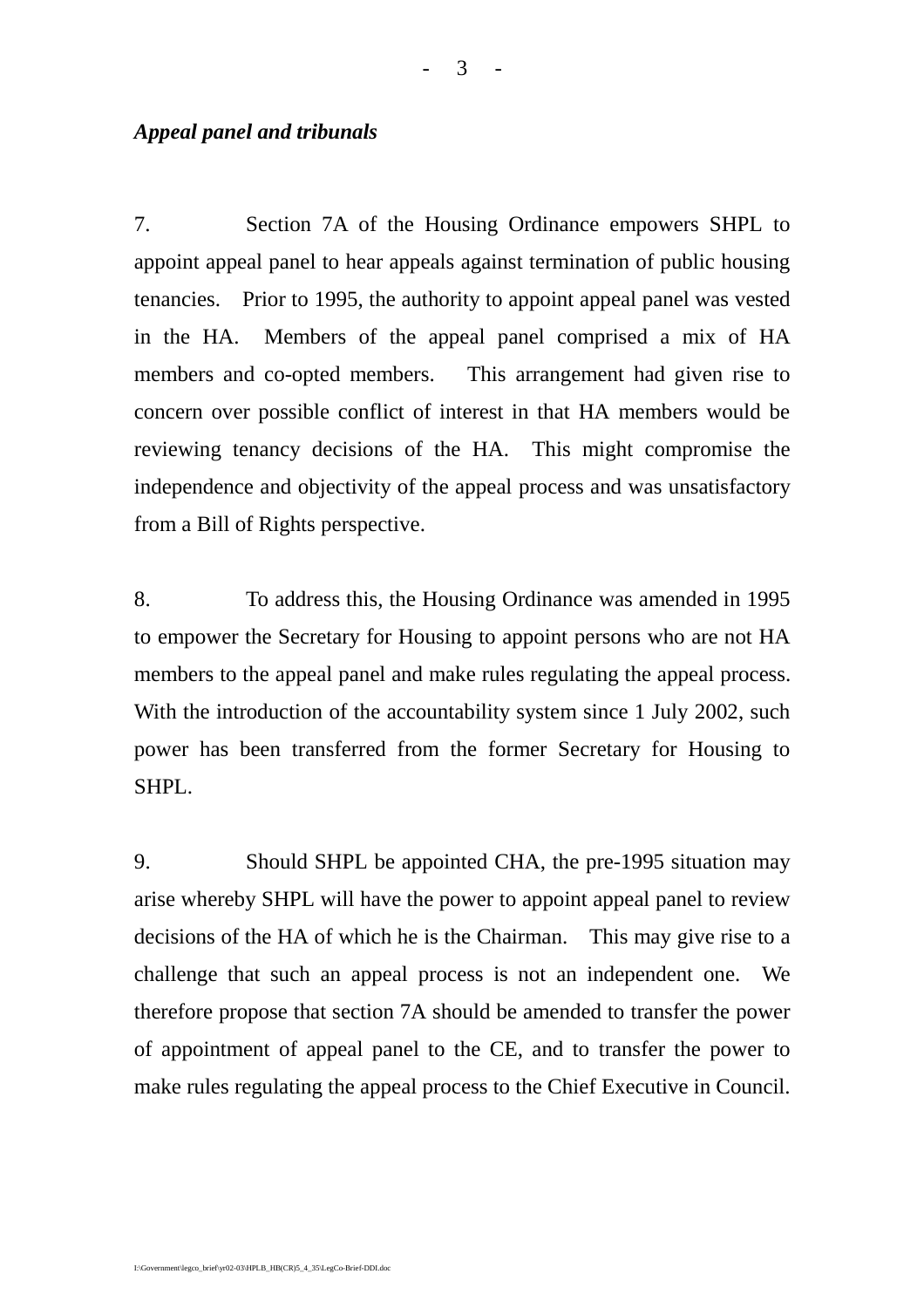## **THE BILL**

10. The main purpose of the Bill, at Annex A, is to amend the Housing Ordinance to –

- (a) enable the CE to appoint a public officer to become CHA (clause 2); and
- (b) transfer to the CE the power of SHPL to appoint a panel for hearing appeals (clause 3).

A provision for transitional arrangements for pending appeals is also included (clause 4). The provisions which are being amended are at Annex B.

## **LEGISLATIVE TIMETABLE**

11. The legislative timetable, as approved by the Chief Executive in Council, is as follows –

| Publication in the Gazette                                           | 22 November 2002 |
|----------------------------------------------------------------------|------------------|
| First Reading and commencement<br>of Second Reading debate           | 4 December 2002  |
| Resumption of Second Reading<br>committee<br>debate,<br>stage<br>and | to be notified   |
| Third Reading                                                        |                  |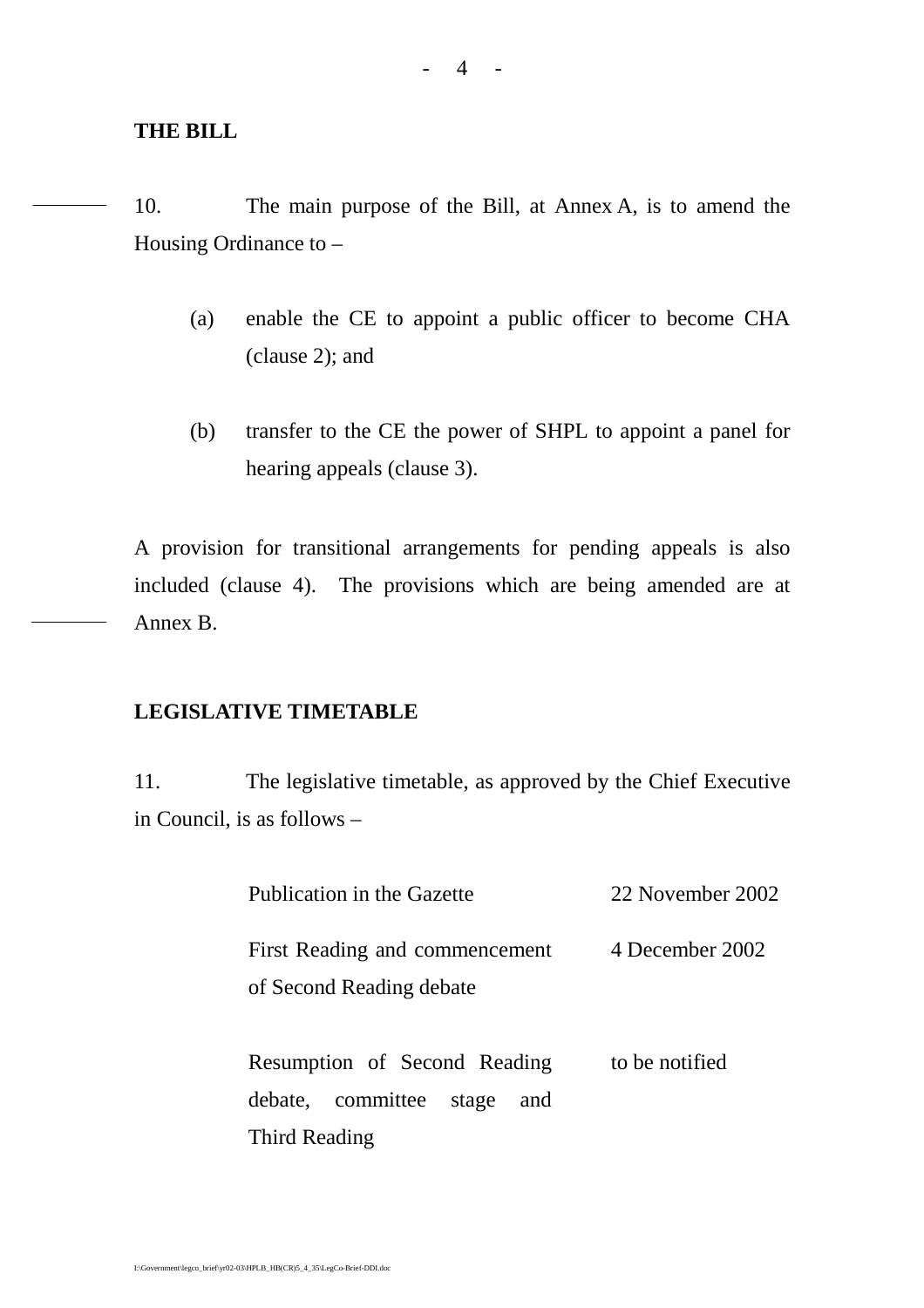### **IMPLICATIONS OF THE PROPOSAL**

12. The proposal is in conformity with the Basic Law, including the provisions concerning human rights. It has no financial, productivity, environmental or sustainability implications. It has no impact on the civil service system and has no staffing implications.

### **PUBLIC CONSULTATION**

13. Extensive public consultations were conducted prior to and after release of the RIFPH Report. The public was generally supportive of the RIFPH recommendations including the one for the relevant Principal Official to assume the HA chairmanship. Some had suggested that a nonofficial HA member should be considered for appointment to the chairmanship after HA becomes an advisory body. This suggestion has been fully addressed in the legislative proposals.

14. The Legislative Council Panel on Housing was consulted on the proposal on 4 November 2002 and raised no objection.

# **PUBLICITY**

15. A press release will be issued shortly. A spokesman will be available to answer media and public enquiries.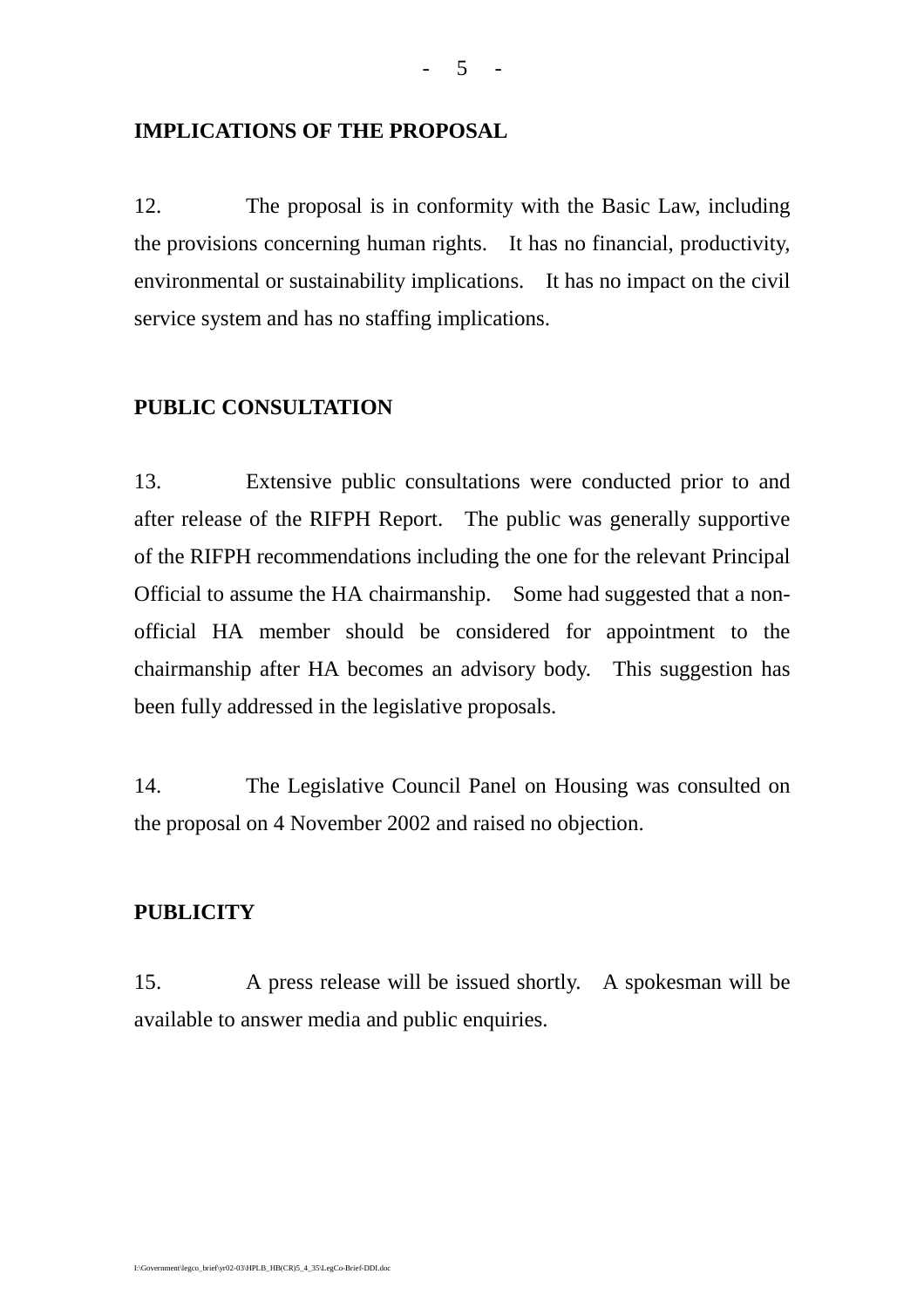# **OTHERS**

16. Enquiries may be directed to Mr Stephen CHUNG, Assistant Director of Housing (Corporate Services), at telephone no. 2761 5048.

**Housing Department Housing, Planning and Lands Bureau 20 November 2002**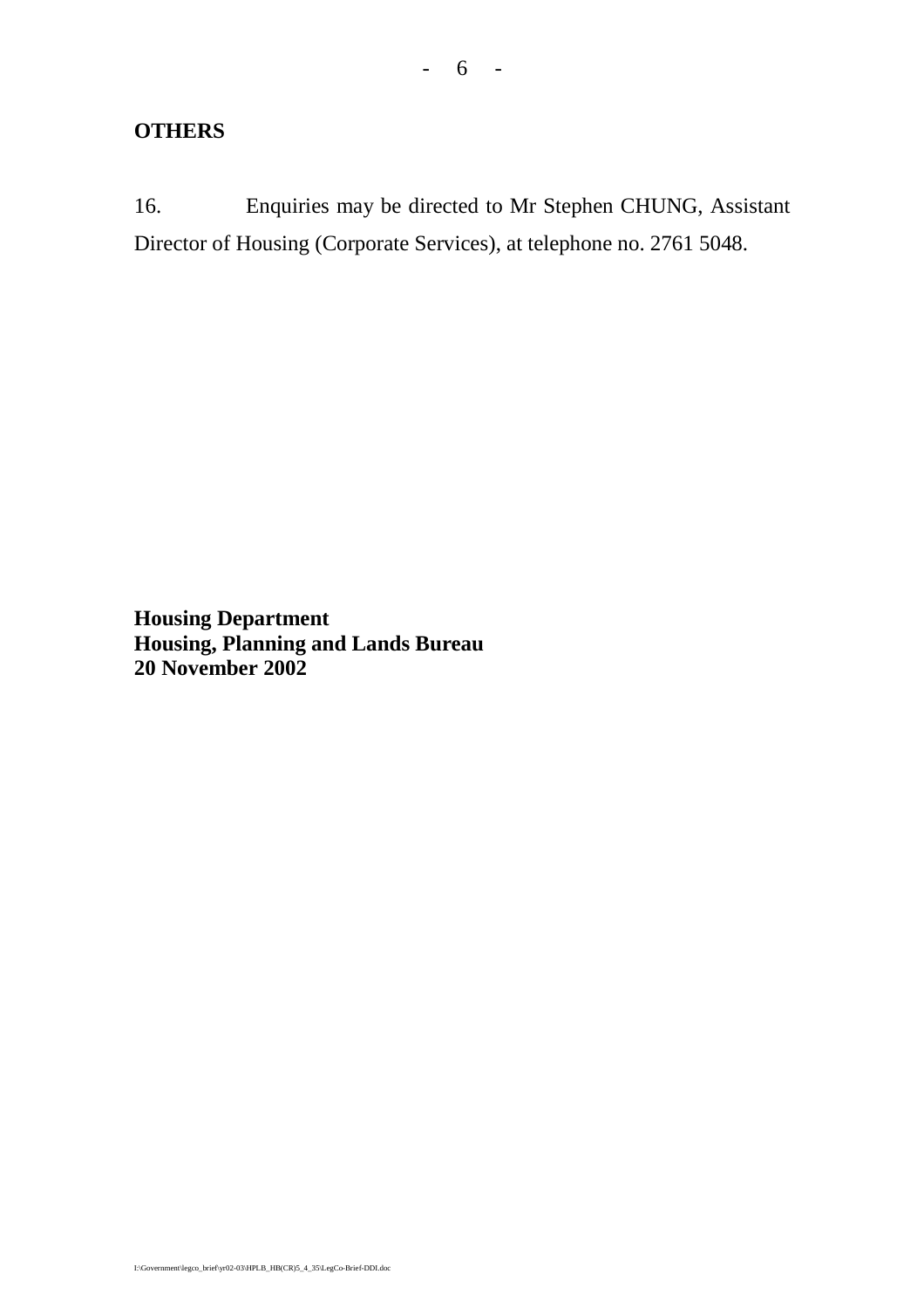#### A BILL

 $To$ 

Amend the Housing Ordinance.

Enacted by the Legislative Council.

#### **1. Short title**

This Ordinance may be cited as the Housing (Amendment) Ordinance 2002.

#### **2. Establishment and constitution of the Housing Authority**

Section 3(3)(a) of the Housing Ordinance (Cap. 283) is amended by adding "or  $(c)$ " after " $(2)$  $(b)$ ".

#### **3. Appeal panel and tribunals**

Section 7A is amended –

- $(a)$  in subsection  $(1)$  -
	- (i) by repealing "Secretary for Housing, Planning and Lands" and substituting "Chief Executive";
	- (ii) by repealing "Secretary thinks" and substituting "Chief Executive thinks";
- (b) in subsection (3), by repealing "Secretary for Housing, Planning and Lands" and substituting "Chief Executive";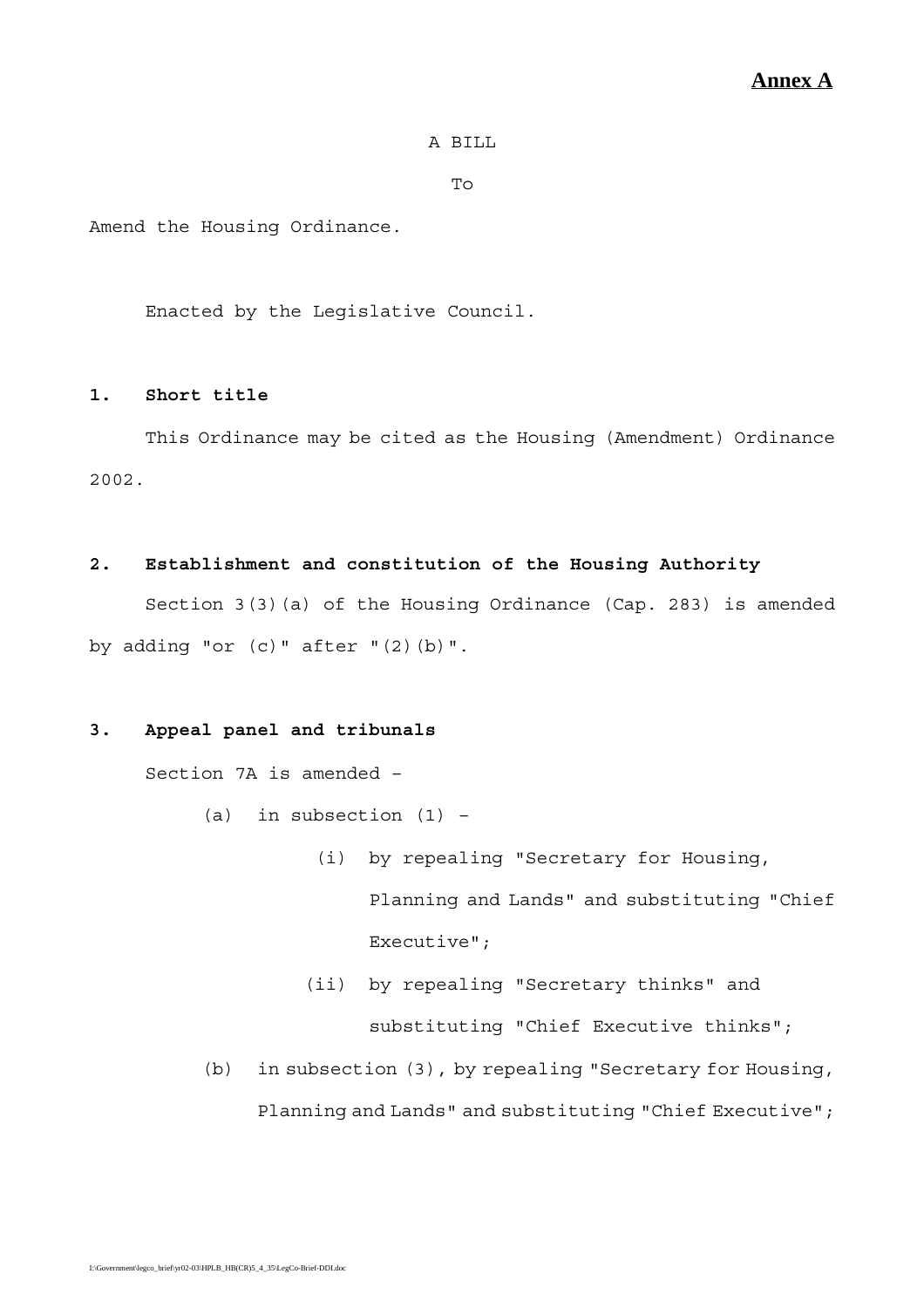(c) in subsection (7), by repealing "Secretary for Housing, Planning and Lands" and substituting "Chief Executive in Council".

#### **4. Transitional provision**

Any appeal which is commenced under section 20(1) of the Housing Ordinance (Cap. 283) before the commencement of this Ordinance and is not disposed of on such commencement may be continued and disposed of as if section 3 of this Ordinance had not been enacted.

#### **Explanatory Memorandum**

The main purpose of this Bill is to amend the Housing Ordinance (Cap. 283) ("the Ordinance") to –

- (a) enable the Chief Executive to appoint any public officer appointed by him as a member of the Hong Kong Housing Authority as the Chairman of the Authority (clause 2);
- (b) transfer to the Chief Executive the power of the Secretary for Housing, Planning and Lands to appoint a panel for hearing appeals under section 20(1) of the Ordinance (clause 3).

2. Clause 4 provides for transitional arrangements for pending appeals under section 20(1) of the Ordinance.

 $- 2 - -$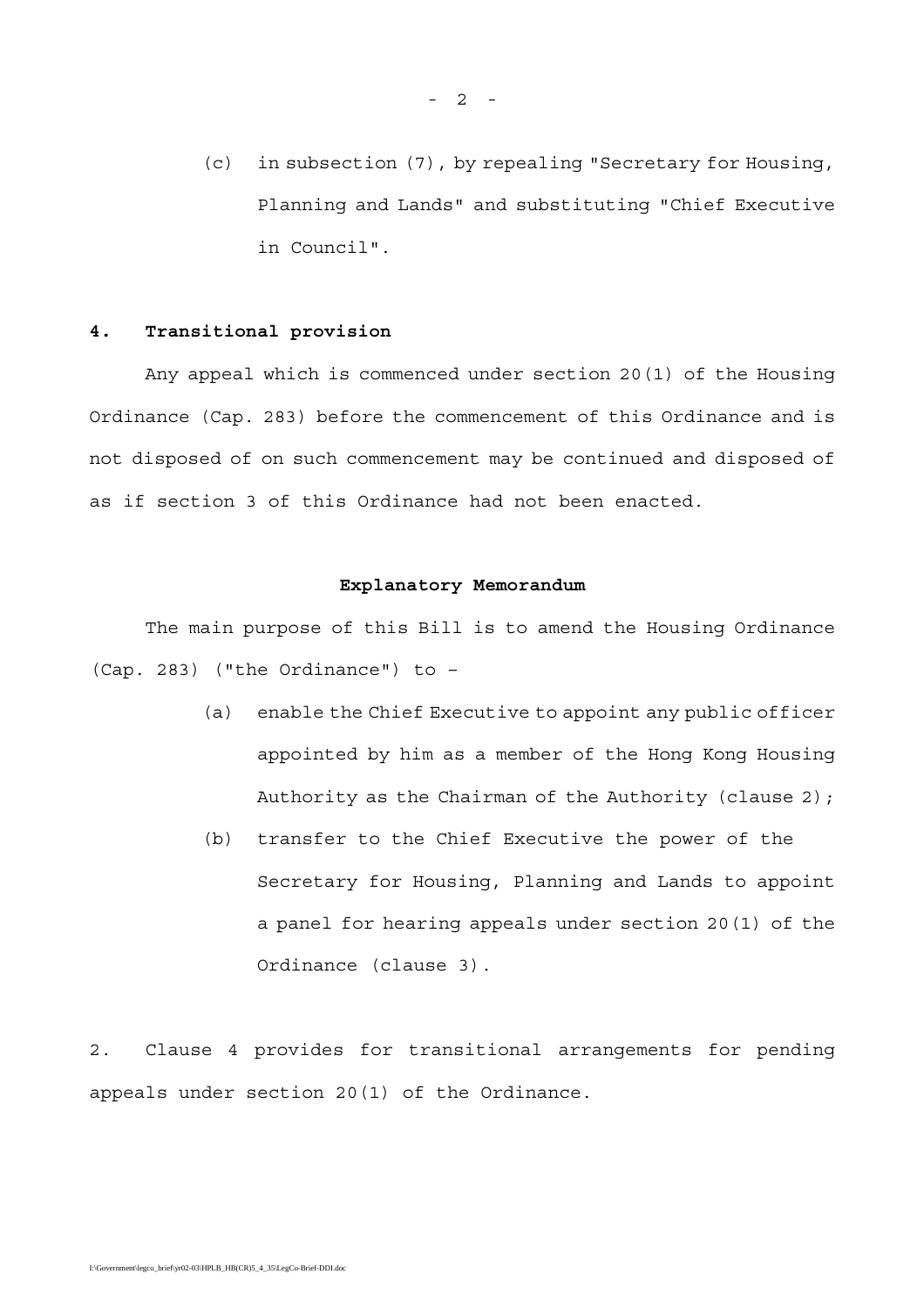#### **Annex B**

| Chapter: | 283 | Title:   | <b>HOUSING</b><br><b>ORDINANCE</b>                                          | Gazette<br>Number: | 44 of 2000 |
|----------|-----|----------|-----------------------------------------------------------------------------|--------------------|------------|
| Section: | 3   | Heading: | <b>Establishment and</b><br>constitution of the<br><b>Housing Authority</b> | Version<br>Date:   | 01/07/1997 |

Remarks:

Adaptation amendments retroactively made - see 44 of 2000 s. 3

(1) There is hereby established a Housing Authority to be known as "the Hong Kong Housing Authority".

- (2) The Authority shall consist of-
	- (a) the Director of Housing; (Amended 16 of 1988 s. 2)
	- (b) such number of persons, other than public officers as the Chief Executive may appoint; (Amended 15 of 1982 s. 3)
	- (c) such number of public officers, not exceeding 3, as the Chief Executive may appoint. (Amended 16 of 1988 s. 2; 44 of 2000 s. 3)
- (3) The Chief Executive shall appoint- (Amended 44 of 2000 s. 3)
	- (a) one of the persons appointed under subsection  $(2)(b)$  as the Chairman of the Authority; and
	- (b) one of the persons referred to in subsection (2) as the Vice-Chairman of the Authority. (Replaced 16 of 1988 s. 2)

(4) The members of the Authority, other than public officers, shall be appointed for a period of 2 years and shall be eligible for reappointment.

(5) Any member of the Authority who is not a public officer may at any time by notice in writing to the Chief Executive resign from the Authority. (Amended 44 of 2000 s. 3)

(6) 9 members of the Authority shall form a quorum at any meeting of the Authority. (Amended 16 of 1988 s. 2)

(7) At any meeting of the Authority, the Chairman or, in his absence, the Vice-Chairman, or, in the absence of both of them, such member as the members present shall select, shall preside.

(8) The Chairman or the person presiding in his absence shall have a vote on all matters coming before the Authority; and in the case of an equality of votes he shall also have a casting vote.

(9) Subject to this Ordinance, the Authority may make rules regulating the procedure at meetings of the Authority or of any committee appointed under section 7.